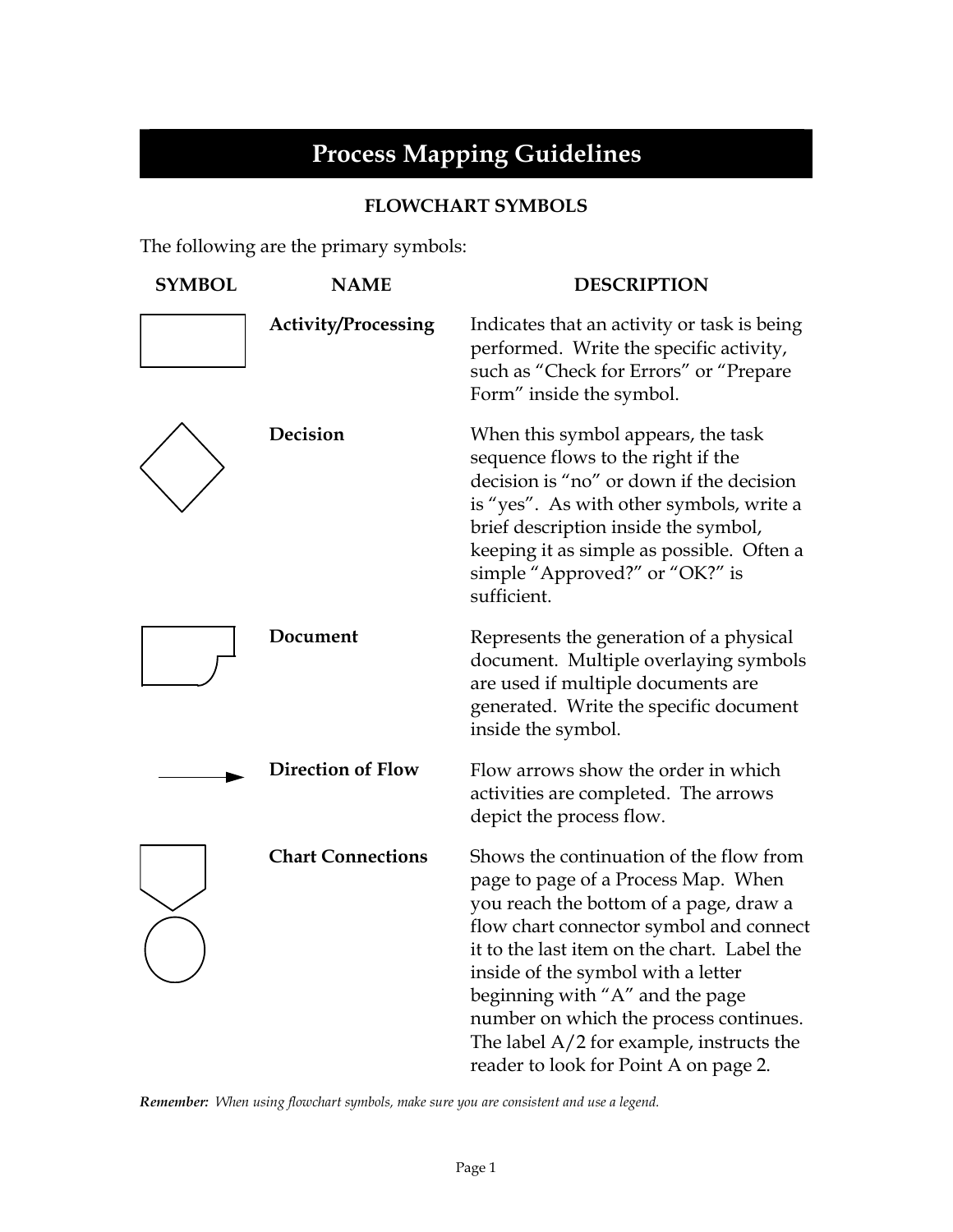When preparing flowcharts at detail level, the activity box is often replaced by more specific symbols, such as:



Preparing charts at this detailed level requires you to gather information on the who's and what's:

 What activities are performed? Who performs each activity? What sequence the activities are performed in? What forms and reports are used? What computer systems and files are used? What decisions are made in the process?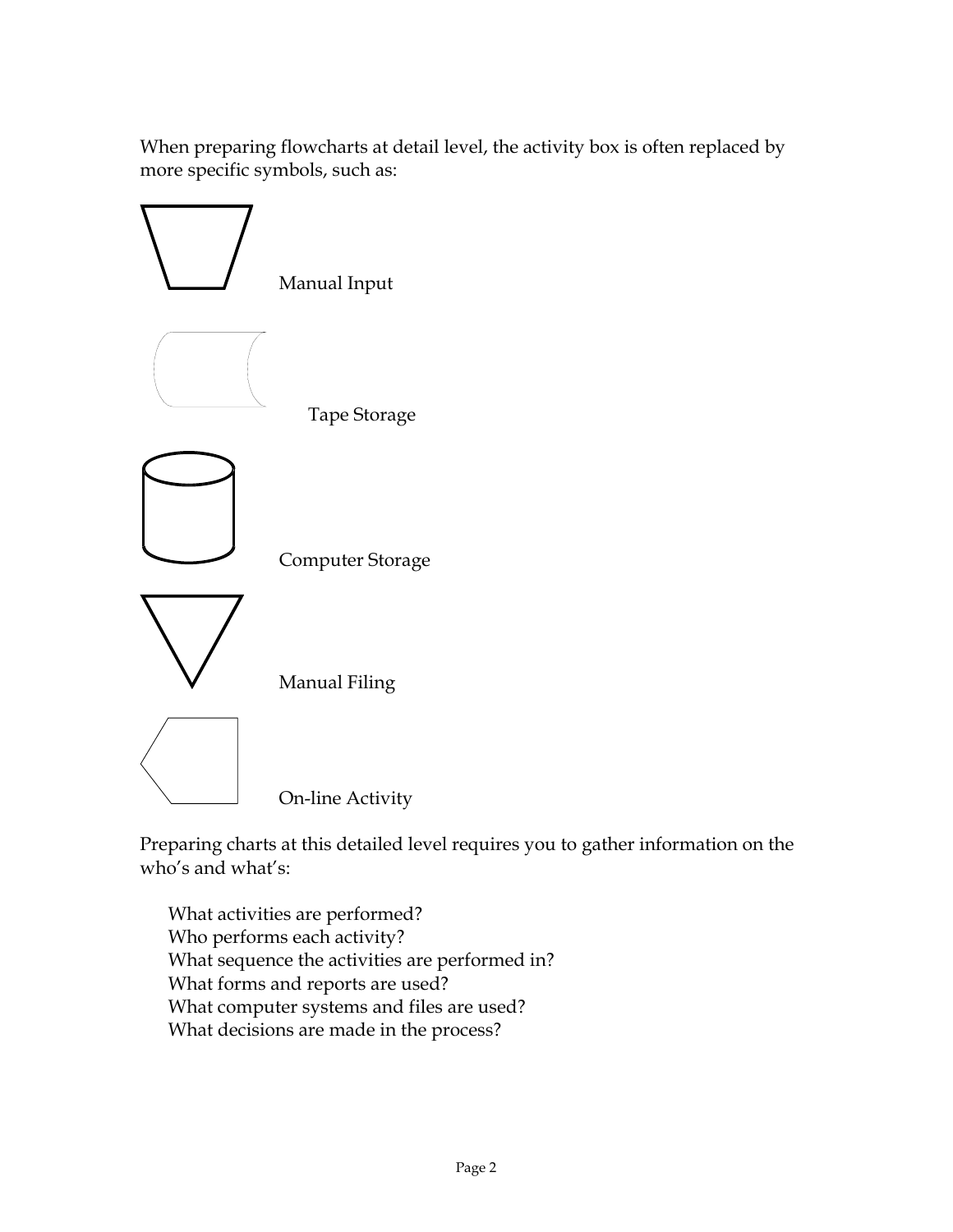## **Specific Guidelines**

Here are some guidelines intended to help you complete your own flowcharts.

 *Label origins and destinations.* Always print the origin of input and destination of output above the respective symbols.



 *Use flow lines carefully.* If the line from one process to another crosses over an already existing flow line, draw the secondary line as shown below:





- *Number the symbols.* Numbering each process symbol can be useful to crossreference to a system narrative or the same task number on a process description chart.
- *Be sure to connect flows.* Always use a flowchart connector symbol when you continue a diagram to another page or carry it over to another process.

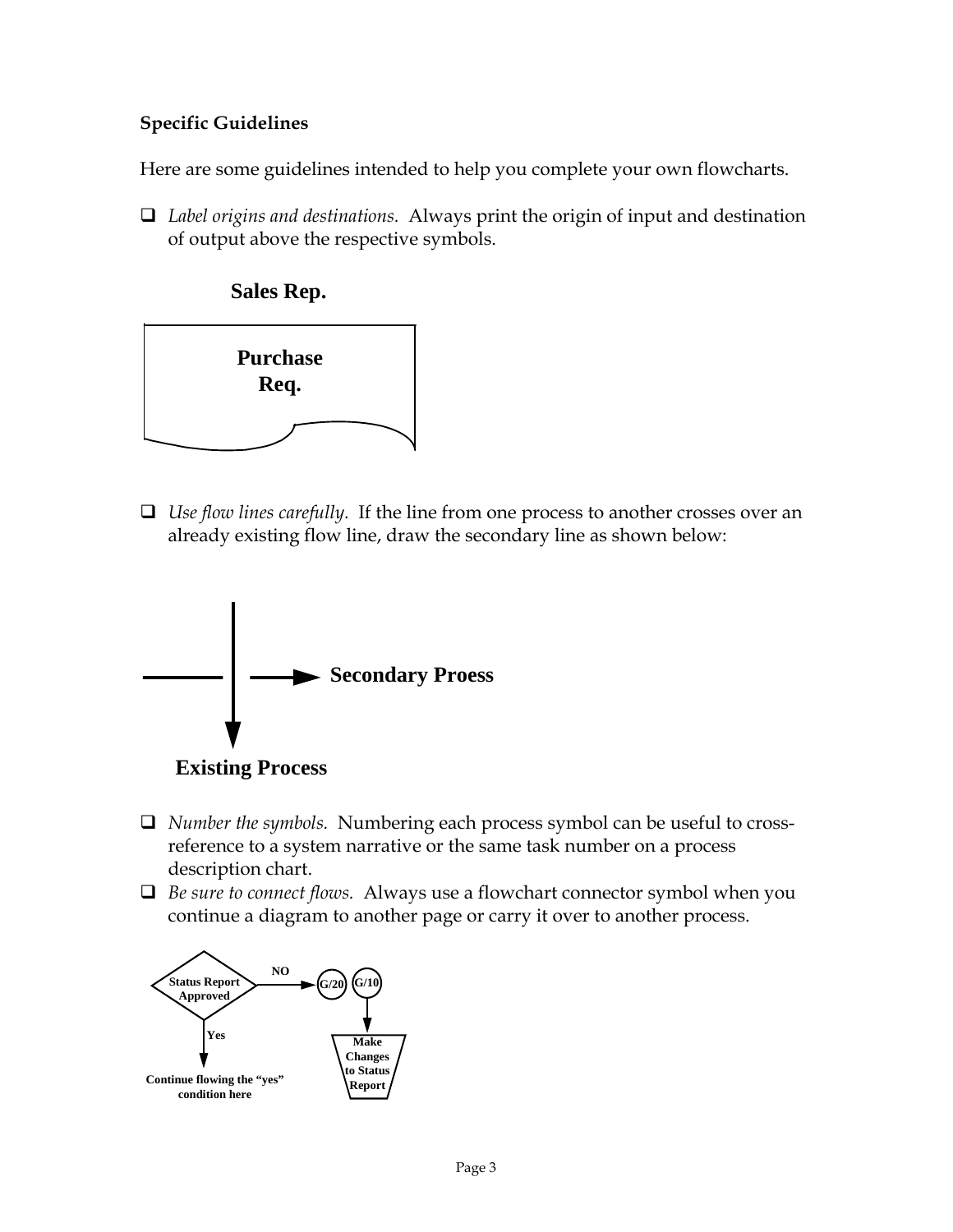- *Remember to denote the Responsible department or Individual.* Place the department name or the Responsible Individual above each process symbol or area of the map.
- *Use a manual activity symbol before a decision diamond.* If you show the flow branching in a yes/no response, someone has made a decision. Indicate that by using a decision diagram. Since decisions and approvals are seldom made in a void, a manual activity symbol generally precedes the decision symbol.



- *Be certain the "No" comes off to the right and the "Yes" flows with the mainstream.* There may be instances in which this will not be feasible, but in general the rule is to have the "Yes" flow downward.
- *Attach samples of forms.* Logbook sheets, routing sheets, reports and any other documents that are referenced and used within the activity should be attached to your Process Mapping report.
- *Level of detail.* The level of detail included in a flowchart should be driven by the objectives of the project. A flowchart should only go to the level of detail needed to sufficiently document the process and perform the necessary analysis. In many cases high level maps and detailed maps are needed. The high level map shows how the process under review relates to other processes (This could be a transaction flowchart or a process interfunctional chart). The detailed map is the primary tool for analysis. Examples of high level, mid level and detailed process maps can be found in the interfunctional flowcharts tool on this CD.
- *Label key control points* using specific symbols described in the legend.

## **Consider these additions to the flowchart:**

 **Time per activity** - How long does a task or activity take to perform. For example, in Accounts Payable, there is often a coding function. Depending upon the client's procedures, this task may take little time (especially if automated) or hours.